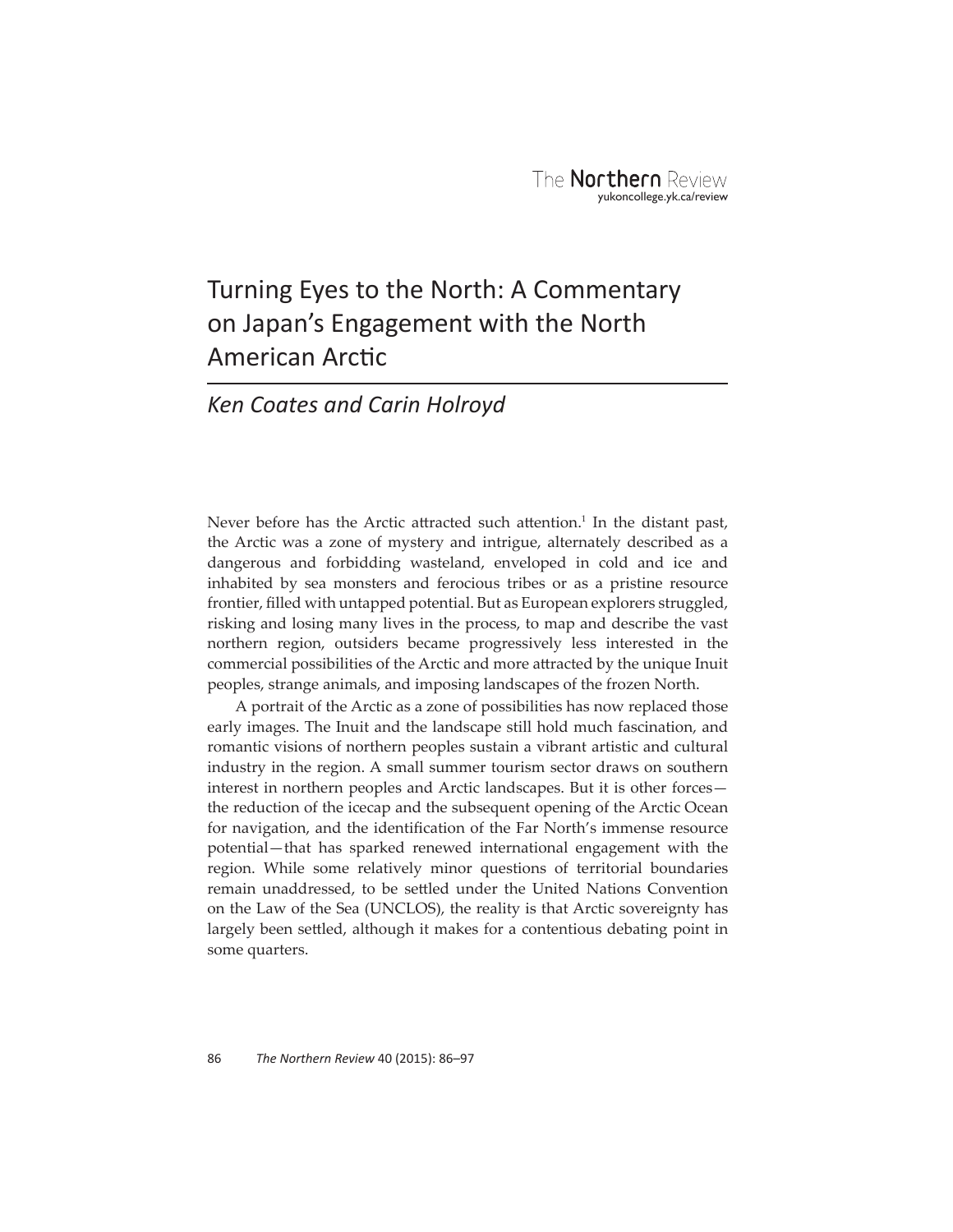# **Japan and the Contemplation of the Arctic**

Japan has not been a North-facing country. While Hokkaido presents itself as a northern island and has latterly been connected with northern regionalism, the country's interest in northern matters has largely been limited to the long-contentious battle with Russia over the Sakahlin and Kuril islands. Unlike Europe, where Arctic imagery featured prominently in contemplation of northern regions, Japanese artists and writers paid comparatively little attention to the high latitudes. Following the Meiji Restoration (a late nineteenth century time of intense economic, political, and economic transformation in Japan), at a time when North Americans and Europeans were engaged in a scientific and adventuring exploration of the Arctic, Japan stayed on the sidelines. The Arctic was, for Japan and Asia, a distant and largely uninteresting area, devoid of economic opportunities and inhabited by an exotic people who seemed disconnected from the modern industrial age.

At the turn of the twentieth century, the Arctic held a tight grip on the Western imagination and only limited interest for the peoples of Asia. Engagement with the Arctic was largely restricted to scientists and ethnographers, with some relatively minor disputes between Canada, Norway, the United States, and Russia over territorial boundaries. Frigid and dangerous weather conditions, vast distances, tiny populations, and extreme difficulties with ocean navigation rendered the Arctic all but uninhabitable to people from temperate zones. The region became a sporting field for Arctic adventurers, who spent long periods exploring, travelling, painting, and writing about an area that held great fascination for thousands of armchair explorers. For much of the world, however, the exoticism of the Arctic was of marginal concern, and certainly not of much interest to the national government.

#### **Antarctic Japan**

That Japan was taking minimal interest in exploring Arctic opportunities did not mean that the country was ignoring polar opportunities. In the late nineteenth and early twentieth century, the leading industrial nations treated the polar regions as a personal and national testing ground. Dozens of scientific and exploratory expeditions were launched into the forbidding expanses of the Arctic and Antarctic. In the Far North, most of this effort remained connected to Western Europe and North America, with limited engagement by other nations. Antarctica, the frozen tabula rasa in the Far South, was a different matter-vast, unexplored, and open for territorial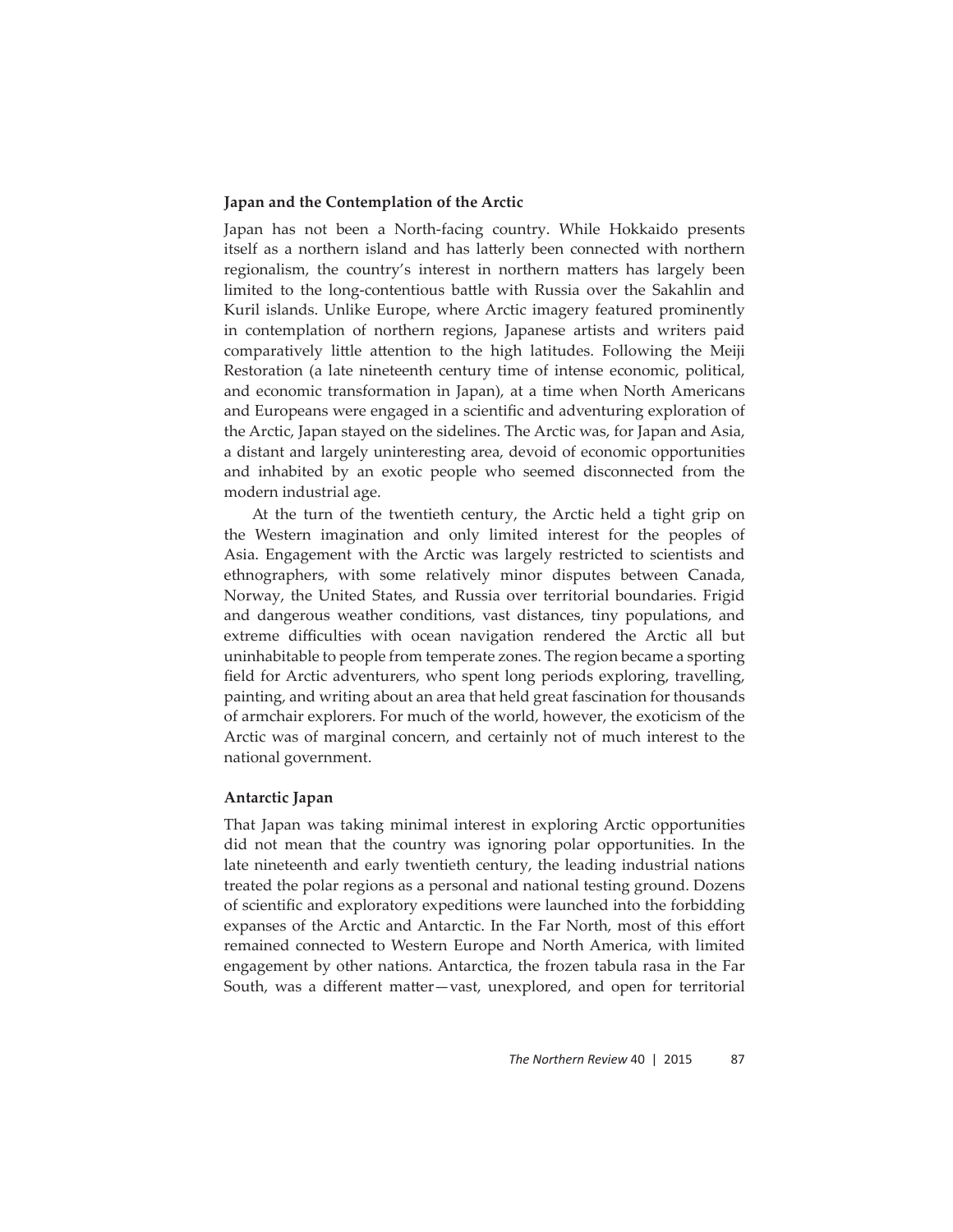claims. Nobu Shirase led the first Japanese Antarctic Expedition, 1910–1912, focusing initially on King Edward VII Land. A small party reached as far at 80° South and the expedition conducted surveys in the Alexandra Range. Japan maintained its interest in Antarctica, renouncing claims to the southern continent after the Second World War, but reintegrating with the scientific and research community in the 1960s.

#### **Jujiro Wada, Japan's Northern Prospector**

There was a small Japanese connection to the early mineral development of the Arctic. A tiny number of Japanese and Chinese immigrants followed Klondike stampeders to the Yukon gold fields in the late nineteenth and early twentieth centuries, but they had a shallow-like presence in the mass invasion of the Far North. Wada, born in southern Japan, arrived in North America in 1891. He boarded a whaling ship headed to the Arctic in 1894, discovering an interest in and capacity for living in the Far North. He missed out on the great Klondike strike and played a minor role in the echo boom that broken out in the Fairbanks area in 1902. The persistent prospector continued to search for gold through the far northwest, only to have his efforts run afoul of accusations that he was spying for the Japanese. These false allegations resulted in Wada losing much of his financial backing. He continued to prospect for another twenty years before leaving the North for warmer climates in California. He died in 1937. Wada's story did not get a great deal of coverage during his lifetime, although northerners often spoke of the Japanese prospector at work in Alaska, the Yukon, and the Northwest Territories.

# **Preparing for Japan: Northwest Defence Projects, The Second World War**

The Second World War brought about dramatic changes in Japan's relationship with the North, although not in predictable directions. The attack on Pearl Harbour in December 1941 exposed America's vulnerabilities on its Pacific flank, while at the same time reducing the nation's defensive capacity in the region. The United States, fearful of a direct Japanese invasion, took dramatic steps to protect the continent. Construction began in February 1942 on a highway connecting Alaska with the North American highway grid. The Americans also built an oil pipeline from Norman Wells, in the Mackenzie River Valley, to Whitehorse, Yukon, where a major refinery was constructed. These projects supported a strip of airfields that linked the American Midwest with major airports in Alaska. The United States used these northern airfields as hand-off points for Lend-Lease airplanes being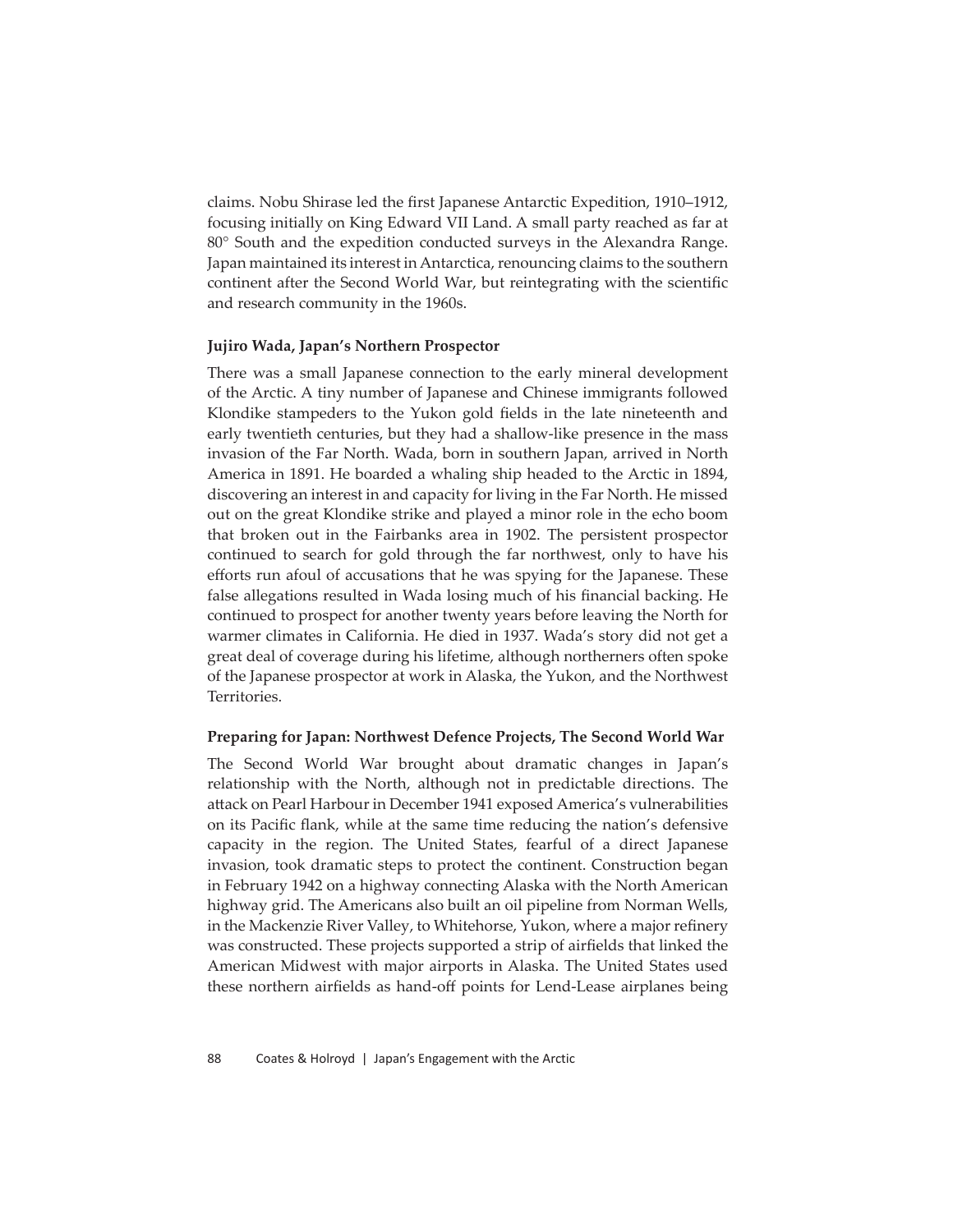delivered to the Russians for use on the Eastern Front. These projects brought tens of thousands of American soldiers and civilian workers into the region, transforming the Northwest through the construction of roads, telephone lines, airfields, and pipelines to service highway communities, and related infrastructure.

The Northwest Defense Projects raised the spectre of Japanese invasion, replete with stereotypic and hostile images of Japan militarism. The Government of the United States was never overly concerned with the prospect of a Japanese invasion, even after the brief and ill-fated Japanese incursions into the Aleutian Islands (which are much closer to Tokyo than they are to Seattle, Washington). Following the defeat of the Japanese fleet at the Battle of Midway, attention shifted to island hopping in the South Pacific and the military initiative in the Far Northwest was immediately scaled back. The Japanese defeat altered North American's view of Japan. By the 1960s, Canada and the United States were welcoming Japanese investments, particularly on resource-related projects. The Arctic fell off Japan's radar, although the region remained fixed in the public imagination. The Arctic's major strategic and military investments from the United States and Russia during the Cold War, expanding on the militarization started during the Second World War, continued the militarization of the Arctic. The defence of the Arctic through a series of radar lines and forward air force and army bases put the Arctic on the frontlines of the Russian-American conflict, drawing additional personnel to the region and advancing scientific research and practical improvements to regional infrastructure. Demilitarized Japan, its focus on economic renewal and global competitiveness, paid little attention to the USSR–US staring contest. The Japanese rediscovery of the Arctic came slowly.

# **Arctic Tourism**

A quaint glimmer of Japanese interest in the Arctic emerged in the 1980s and 1990s, in the form of aurora borealis tourism. The northern lights have long held a considerable fascination for the Japanese, believed to hold special power for couples attempting to conceive a child. Capitalizing on the burst of Japanese overseas travel associated with the bubble economy, Alaska, and later the Canadian North, began to market northern lights tourism to the region. The numbers remained small—counted in the low thousands of visitors per year—due to high costs, remote locations, and extreme cold weather. There was considerable public interest in the northern environment, which combined with the global interest in northern Indigenous peoples, to attract a growing number of Japanese Arctic followers. To the degree that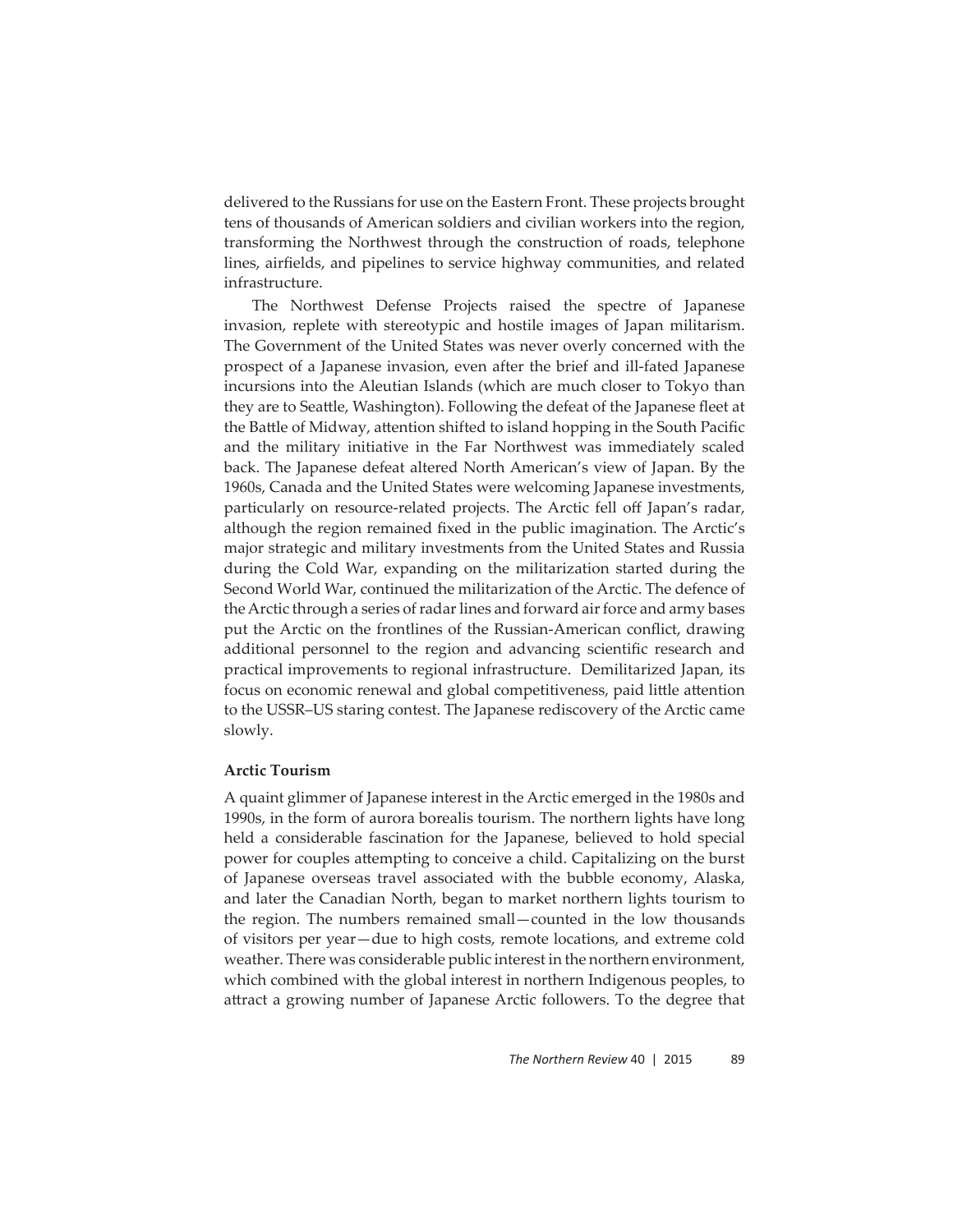the Japanese paid attention to the exotic northern locales, of course, the knowledge of quixotic northern settings served to lessen the sense that this was a land of opportunity and resource potential. Education has emerged as another aspect of contemporary Japanese interest in the North, with exchange programs and English as a Second Language courses bringing dozens of students from Japan to the Yukon, Northwest Territories, and Alaska each year.

#### **Rediscovering the Arctic**

A convergence of circumstances brought the Arctic back into prominence. Beginning in the late 1960s, shipping companies began testing the possibility of running ships through the narrow and treacherous Northwest Passage, an approach that cut thousands of miles and potentially weeks of travel off more conventional routes between Asia and Europe or the Eastern coast of the United States. The controversial voyage of the SS *Manhatt an* in 1969, designed by the United States to test the assertion that the Northwest Passage was an international waterway, a position rejected by Canada, demonstrated that it was possible but difficult and dangerous to move vessels through the Arctic waters. A series of failed attempts to unlock the resource potential of the Arctic, including efforts to drill for oil and gas in the Arctic Islands, discouraged all but the most fervent of northern promoters. At the same time, the rise of Indigenous protests and demands for autonomy offered an alternate approach to the management of Arctic affairs. From the early 1970s through to the 1990s, attention focused largely on efforts to recognize and settle Indigenous claims to the land and waters of the Far North, and on Aboriginal initiatives to build political and cultural bridges throughout the Circumpolar World. Both efforts succeeded, resulting in the signing of major modern claims settlements in the Yukon, Northwest Territories, and Alaska, the establishment of self-rule in Greenland, additional recognition of Sami rights in Scandinavia, the creation of the Inuit-dominated territory of Nunavut in Canada, and even limited acknowledgement of the needs of the Indigenous peoples of Northern Russia. The progress of circumpolar collaboration, dominated by Indigenous organizations and unique international partnerships, held considerable global fascination. Greenland and Nunavut were among the largest Indigenous-dominated political jurisdictions in the world, and their emergence from the shadows of colonialism intrigued many observers. It seemed, as late as the early 1990s, as though the region would focus on internal circumpolar development of cultural, but not economic or political interest, to the rest of the world.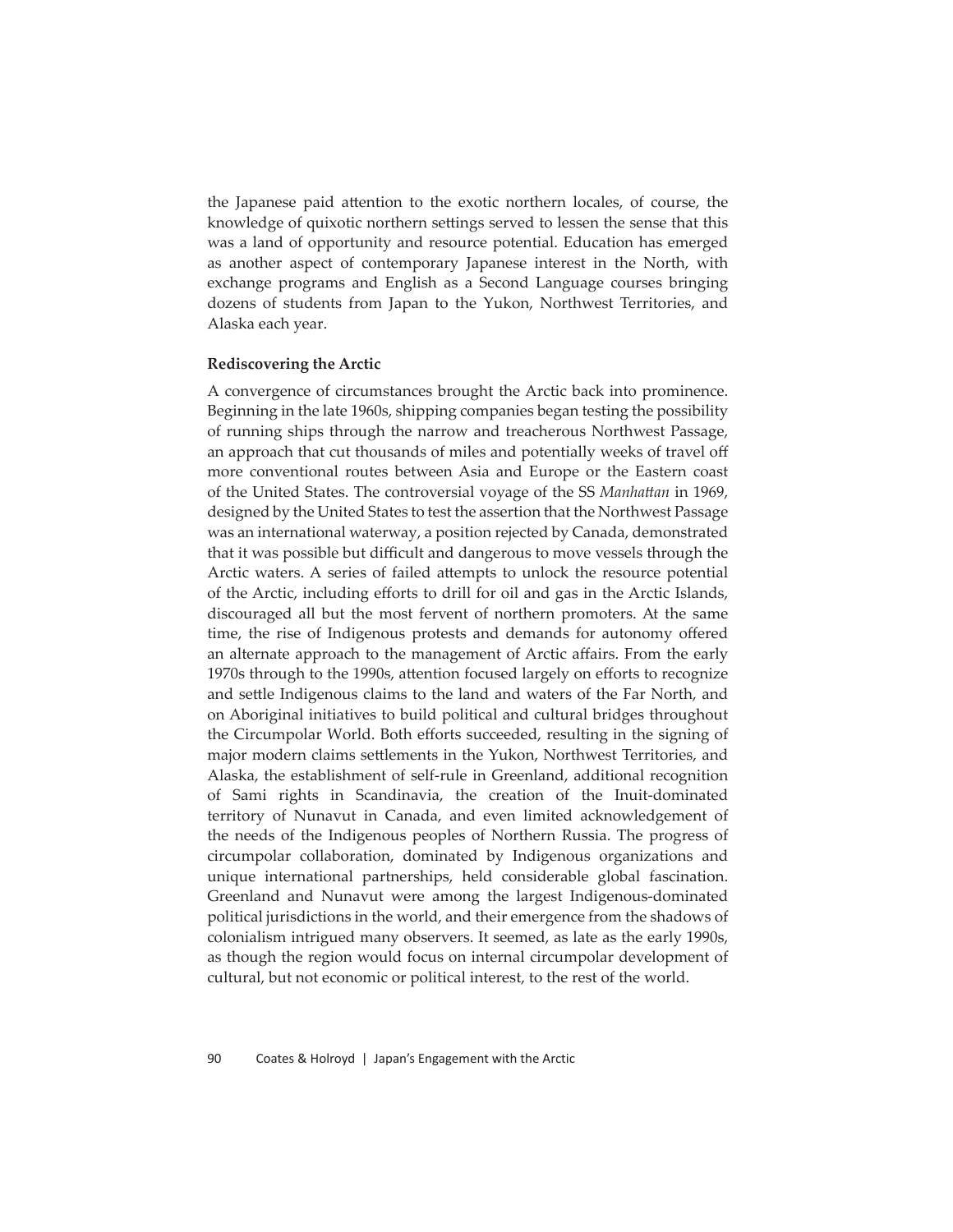The circumstances changed due to the conjunction of unique and powerful forces. Global climate change has hit dramatically in the Far North, raising temperatures, depleting the Arctic ice cap and rapidly opening northern waters for commercial navigation. The vulnerability of Indigenous peoples to warmer weather garnered considerable international attention, as did the need for systematic research on changing environmental conditions. Japan, like China and Korea, pushed to participate in the research, with other nations believing that the effort began more in a determination to capitalize on economic opportunities than scientific altruism. Until recently, looming shortages of oil and natural gas drew attention to the impressive discoveries off the coasts of Norway and Russia and widely circulated estimates that the Arctic Ocean held a sizeable percentage, perhaps 25% of the total, of untapped fossil fuel reserves. The prospect of mineral exploitation in Arctic territories, highlighted by the development of diamond mines in the Northwest Territories and the Yukon and an iron ore property on Baffin Island, reinvigorated the international image of the Far North as a land of untapped resource potential.

In addition, the unresolved territorial claims associated with the Arctic continental shelf raised questions about the ownership of vast areas of the region, with Russia pushing its claims enthusiastically and militarily and with Canada speaking with uncharacteristic bellicosity, Denmark asserting its position, and other countries expanding research activity to back their cases. The process, ultimately to be decided under UNCLOS through submissions that are now before the tribunal, ultimately demonstrated the effectiveness of the rule of international law and convention, but raised the political temperatures among affected nations.

Perhaps the most important long-term transition occurred at the international political level. The emergence of new circumpolar institutions, both practical (like the University of the Arctic) and political (the Arctic Council), provided international oversight of the broader region. The Arctic Council had unique elements, including Indigenous participation as full, freestanding members, and seemed to usher in a new age of regional cooperation. Growing international interest led non-Arctic countries to seek the opportunity to participate. Six non-Arctic nations secured permanent observers (France, Germany, Netherlands, Poland, Spain, and the United Kingdom). Ad hoc observer status has been sought and received by four other nations (Japan, China, Italy, and South Korea) and the European Union. Indigenous participants have been nervous about the growing international engagement with what was initially seen as a regional institution with influential Indigenous members.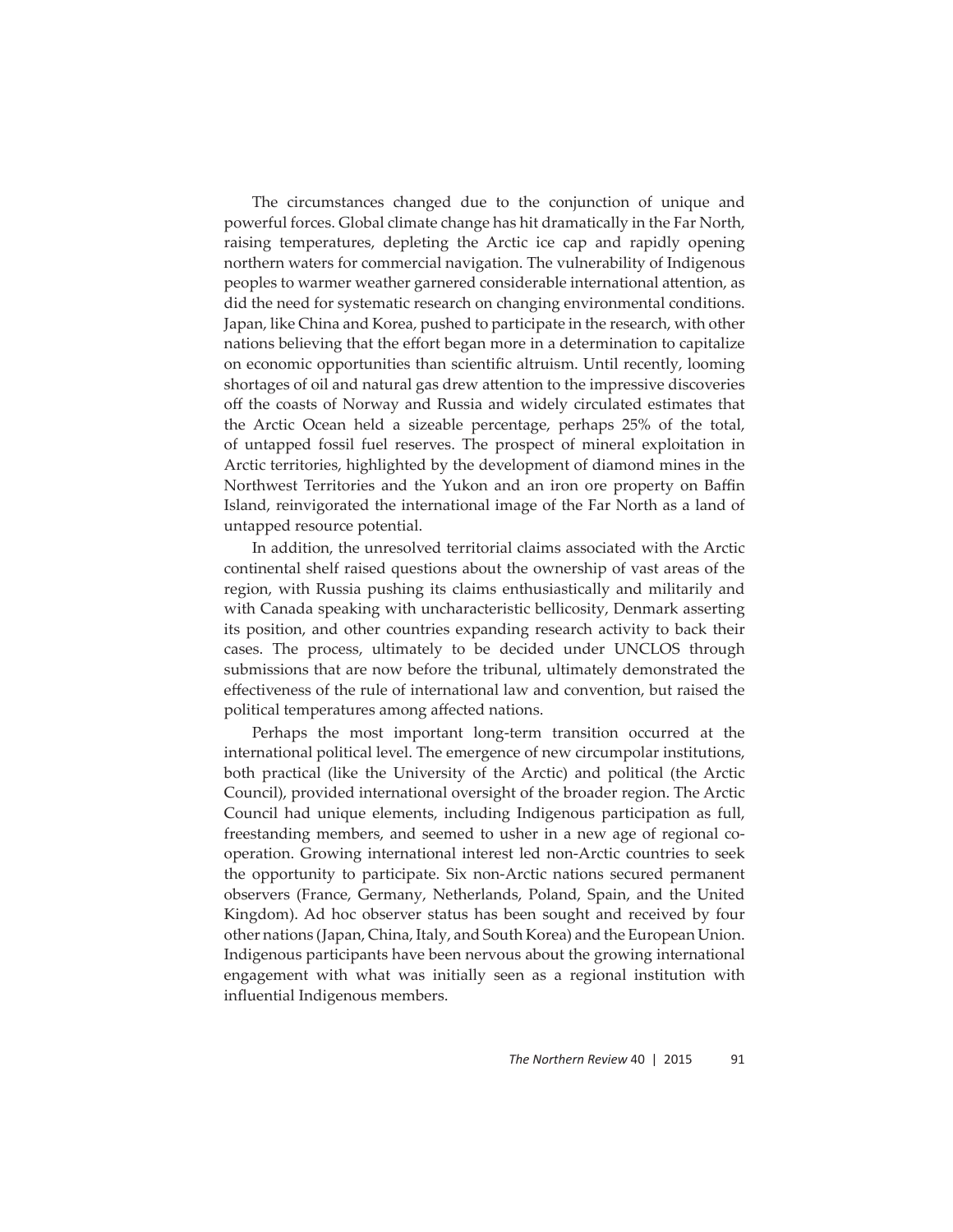# **Engaging with the Arctic**

Japan, like many other nations, discovered new interest in the Arctic. This interest was expressed in several ways. Planning has proceeded to capitalize on the opening of Arctic navigation, using either the Northeast Passage (over the top of Russia) or the Northwest/Arctic Ocean Passage (over Alaska and Canada). Indeed, Japan, South Korea, India, and China dominate discussion about the commercial use of these still largely untested routes. Enthusiasm for the Arctic routes has abated in recent years as the costs and uncertainty of Arctic navigation have become better known through trial commercial runs in the Far North. It was clear that Japan saw observer status in the Arctic Council as a precursor to great engagement with the Arctic. Formal recognition—if only as observer—provided international recognition that Japan has Arctic interests and was being called on to participate in regional planning.

Japan, like China, has greatly expanded its participation with Arctic science, sponsoring major academic research projects and participating in a growing number of international collaborations. The work is largely coordinated by the National Institute of Polar Research, reorganized in light of growing national investment in Arctic research in 2004, and includes major initiatives with the Ny-Ålesund research station (Spitsbergen Island, Svalbard, Norway) and smaller environmentally-focused projects in Greenland, Canada, Russia, and Iceland. In addition, the country has also been quietly underwriting major commercially oriented Arctic research projects related to methane hydrate extraction. This early stage but promising research has the potential to unleash the energy potential of methane hydrate concentrations, found in many oceans and accessible in the Arctic. Japan funded one of the largest research projects ever undertaken in the Canadian Arctic in this field and is doing experimental commercial extraction with Alaskan partners. Japanese firms are active in mining operations in the Arctic, as they are in many remote regions around the world. For example, Mitsubishi holds a small percentage of the shares in Baffinland Iron Mines Corporation's massive Mary River property on Baffin Island. These investments are part of the country's strategic engagement with resource-rich areas around the world and, while still important, are increasingly dwarfed by the large-scale commitments being made by China, including in the Far North.

# **Japan's Arctic Commitments**

The Government of Japan has increasingly positioned itself as an active member of the global Arctic community and has repeatedly stated its intention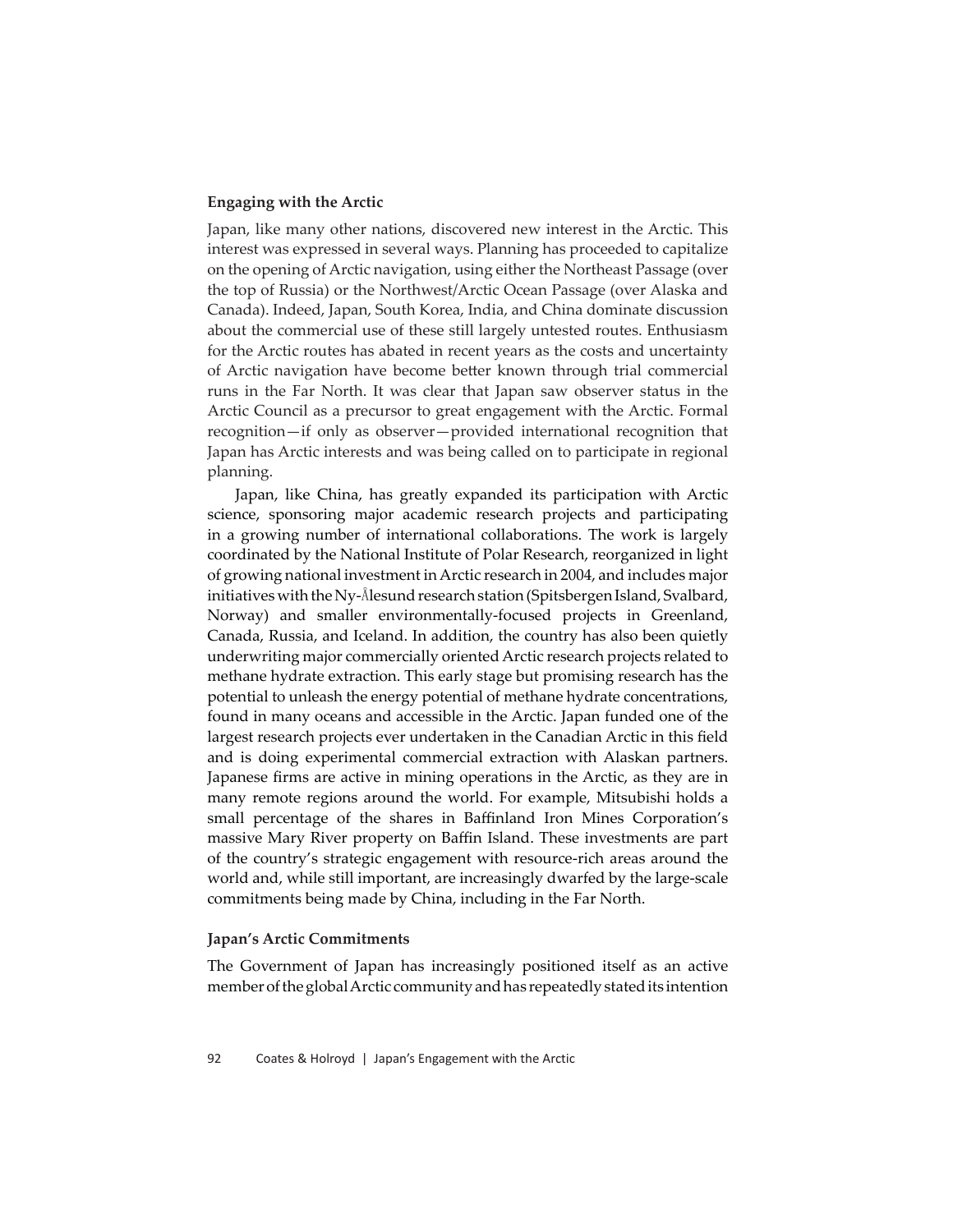to remain an engaged and interested party in political and economic issues relating to the Arctic. The government established an office for the Special Representative for the Arctic in 2013. In particular, the Government of Japan has committed itself to several key concepts. Japan supports the principle that all sovereignty and boundary questions must be addressed by the UNCLOS scientific review process. If new legal regimes are required to resolve and manage Arctic disputes, Japan holds that all interested nations, and not just Arctic states, have to be engaged in the processes. Japan is committed to maintaining an active presence in Arctic research through such agencies as the National Institute of Polar Research, the Japan Agency for Marine-Earth Science and Technology, the Japanese Aerospace Exploration Agency, and participating universities. A recent initiative, the Japan Consortium for Arctic Environmental Research (JCAR) involves some 300 researchers.

In support of enhanced international engagement, Japan strongly endorses the continued existence of the Arctic Council, with its emphasis on sustainable development and environmental monitoring. Japan also plans to continue participating in international meetings related to the Arctic, including but not limited to the Arctic Council, as part of its ongoing commitment to engagement on Arctic issues.

These commitments were summarized in the Blue Book of Japan's Ministry of Foreign Affairs for 2011, in a section of the report devoted to "Japan's Foreign Policy in Major Global Issues":

> Concerning the Arctic region which is being affected by climate change in recent years, there has been a growing international debate on such issues as environmental problems, opening of shipping routes, and development of natural resources in that region. Recognizing the need to be involved in such debate in an appropriate manner, Japan is strengthening its participation in international discussions regarding the Arctic region, such as submitting its formal application for a permanent observer status in the Arctic Council in July 2009. In September 2010, the Ministry of Foreign Affairs established the "Arctic Task Force" in order to make cross-sectoral approach [sic] towards the foreign policy on the Arctic, and to take appropriate policy measures.<sup>2</sup>

These priorities reflect the extent of Japan's interest in Arctic affairs. The Government of Japan followed up by appointing Dr. Asumi Sunami, a highly regarded international affairs specialist and long-time advisor to government, to lead policy development efforts. Japan wishes to be included in international discussions, but does not assert or demand a highly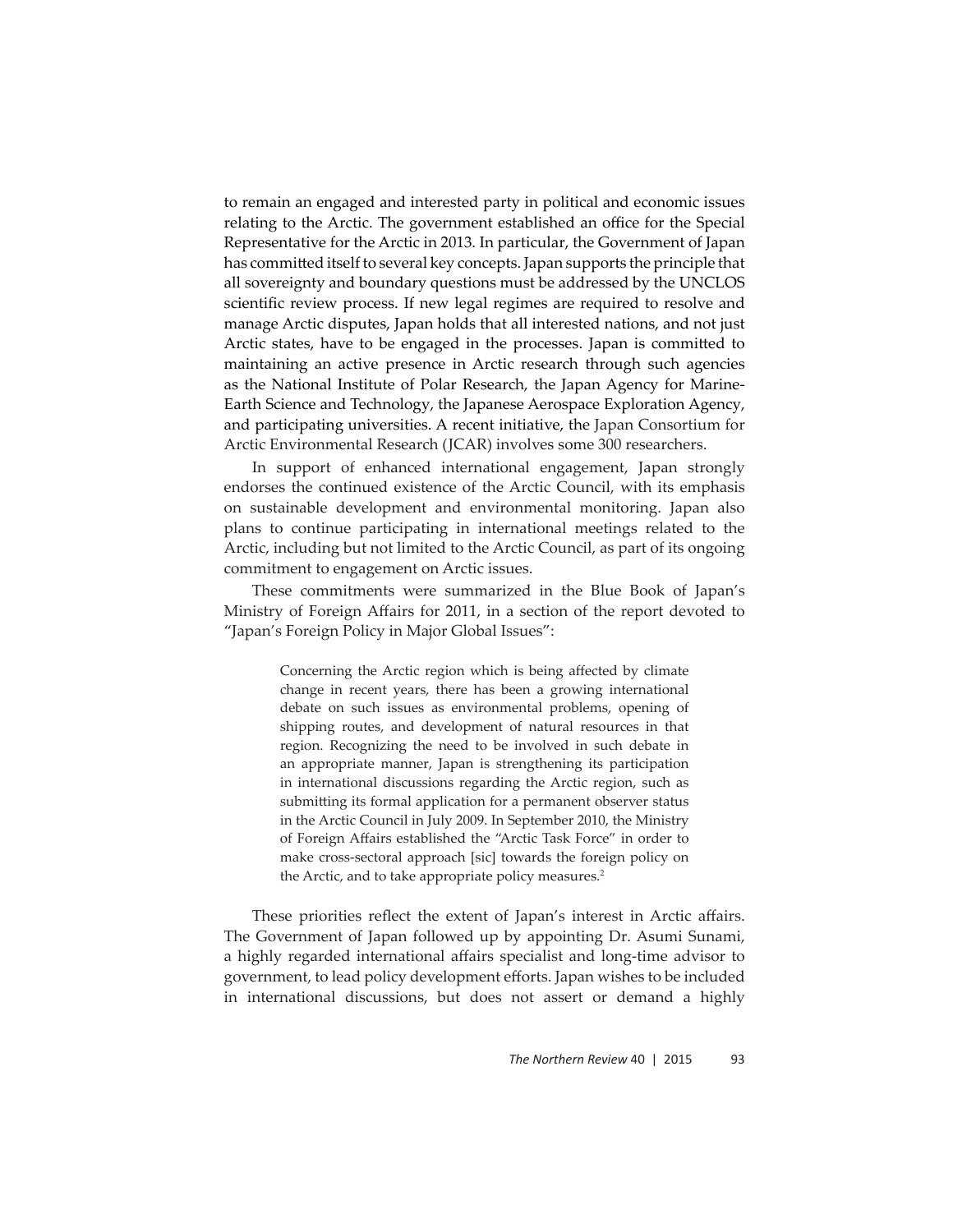influential role in the management of Arctic affairs. The Government of Japan, like the business community, sees the Arctic as a land of opportunity, a place of the future more than the present, but worth watching closely due to the potential for regional developments to offer dramatic opportunities for the country.

#### **The Uncertain Trajectory of the Arctic**

At root, the current international fascination with the Far North is not particularly new. Bursts of enthusiasm have been commonplace in the past, tied to everything from the zeal for discovery and adventure to the promise of gold and concerns about continental defence. For now, the attraction is the prospect of Arctic shipping, balanced by a concern about running heavilyladen ships through the risky waters of the Arctic. If, as appears likely, the over-the-pole route comes clear (although still for only several months a year), Asian nations, including Japan, will probably be among the first to capitalize on the commercial opportunities. Similarly, the search for oil and natural gas underneath the Arctic waters, although less imminent than in the past, continues to hold the interest of energy-poor countries like China, Japan, and Korea. The challenges and dangers of pumping fossil fuels from under the ocean are very real, the costs high, and the net returns uncertain. It remains to be seen if the current excitement about Arctic resources ends up matching the returns. Suffice it to say that the Far North typically disappoints its greatest promoters.

Japan is an important but not major player in the current debate about and enthusiasm for the Arctic. Indeed, the real story behind Japan's emerging interest and role in the Far North is not really about Japan. Until the 1970s, the Arctic was a global afterthought, dismissed as largely irrelevant for economic purposes and of interest primarily for symbolic purposes and as the tabletop for the Soviet Union–United States Cold War. Strategic and military preoccupations dominated discussions about the North, receding in lock step with the end of the Soviet Union and the thawing of Cold War tensions. The interregnum that followed focused on a truly unique experiment in international affairs, a diplomatic integration of the Circumpolar World led by the region's Indigenous population. It looked, indeed, as though the leadership of the Inuit Circumpolar Conference and the establishment of the Arctic Council would lead to extensive regional integration and international co-operation. Building on a foundation of shared Indigenous traditions and experience, supported by national governments determined to improve conditions for northern Indigenous peoples, and celebrated by external observers fascinated with the emergence of pan-Circumpolar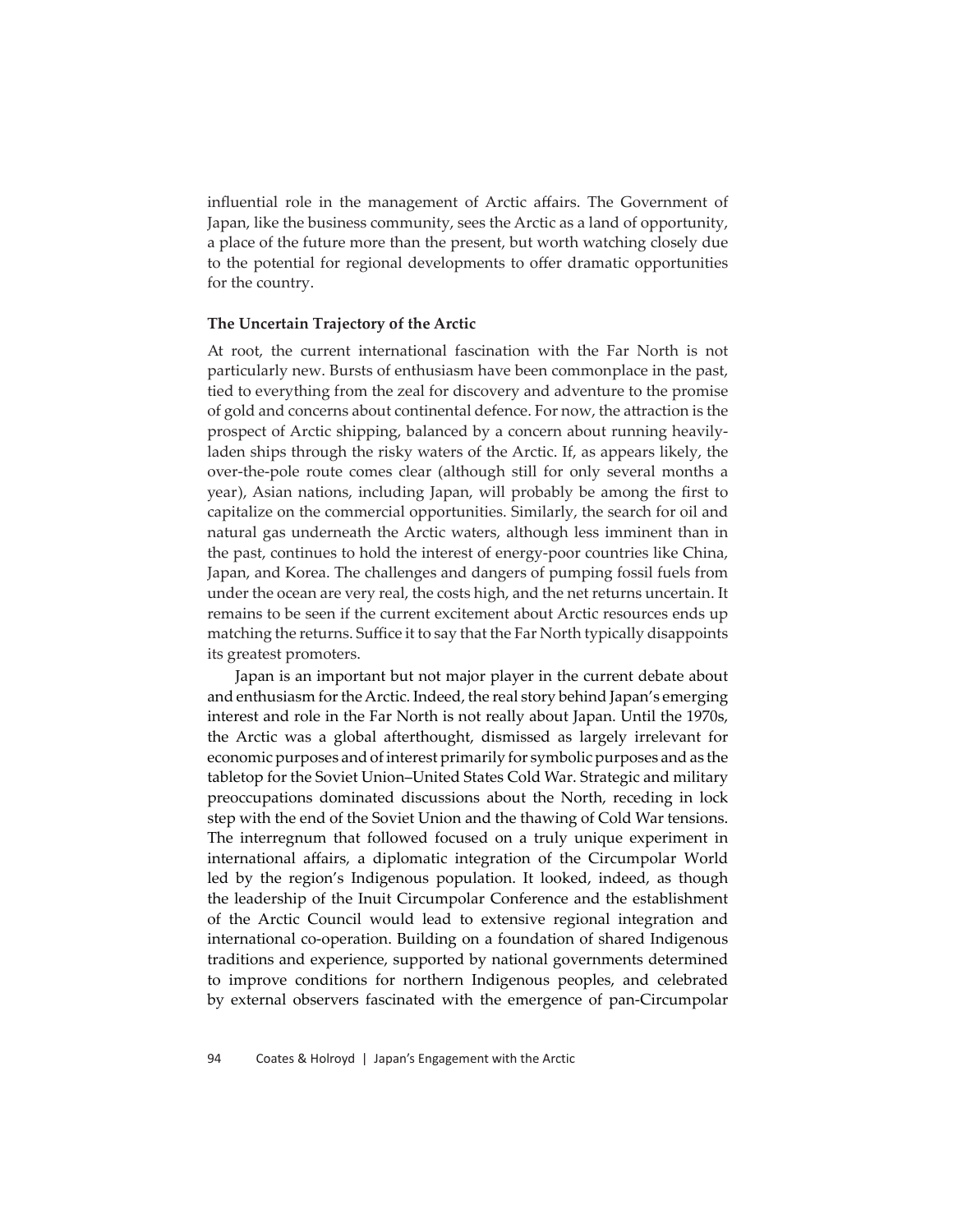partnerships, participating countries accelerated the empowerment of Aboriginal populations. The creation of the territory of Nunavut in Canada, the extension of self-rule in Greenland, and the recognition of Indigenous rights and circumpolar engagement in Alaska and Scandinavia (and, to a lesser degree, Russia) presaged an impressive level of regional integration.

Very quickly, however, the combination of concern about climate change, the identification of the region's resource potential, a subtle re-emergence of Russian militarism, and global preoccupation with the now-receding prospect of passing the limits of "Peak Oil," transformed the Arctic conversations. Governments and countries, a few years earlier, seemed content to treat the Far North as a political curiosity and Indigenous homeland, controlled through the increasingly extensive networks of circumpolar co-operation. In a few years, the Arctic had been re-internationalized. Countries that had limited their aspirations in the North to scientific advancement now declared a much stronger interest in the region. With the world running out of accessible oil and natural gas, and with the prospect of cheaper and faster navigation across the North of both Russia and Canada/Alaska, countries like Japan, China, Korea, as well as the European Union, rushed to declare the Arctic as an international zone.

Japan, in this context, has been swept along with a wave of rediscovery and optimism. While the current forecasts appear very optimistic—the Arctic remains cold and dangerous, climate change notwithstanding—many nations with no traditional sovereignty or territorial claims on the region have stepped forward. Japan's engagement has been limited to date, but the country has been persistent in declaring an ongoing, permanent interest in the region. The small follow-up steps, particularly through research and active engagement with the Arctic Council, are primarily placeholders. If and when the resources of the Arctic become readily exploitable, and at the point where global market demand makes Arctic developments commercially viable, Japan is determined to have sufficient national experience and knowledge to capitalize on opportunities. Equally, the country wants to be near, if not at, the Arctic Council table that will be shaping key aspects of circumpolar collaboration.

Japan now has a more extensive program of Arctic commitments.<sup>3</sup> As a maritime state, Japan is eager to contribute to the Arctic conversation, with a particular interest in issues of navigation and economic development. The Ministry of Education, Culture, Sports, Science, and Technology (MEXT) established a Rapid Change of the Arctic Climate System and its Global Influences initiative (2011–2016), climate change, determining assessing the impact of these changes on Japan's marine environment, and Arctic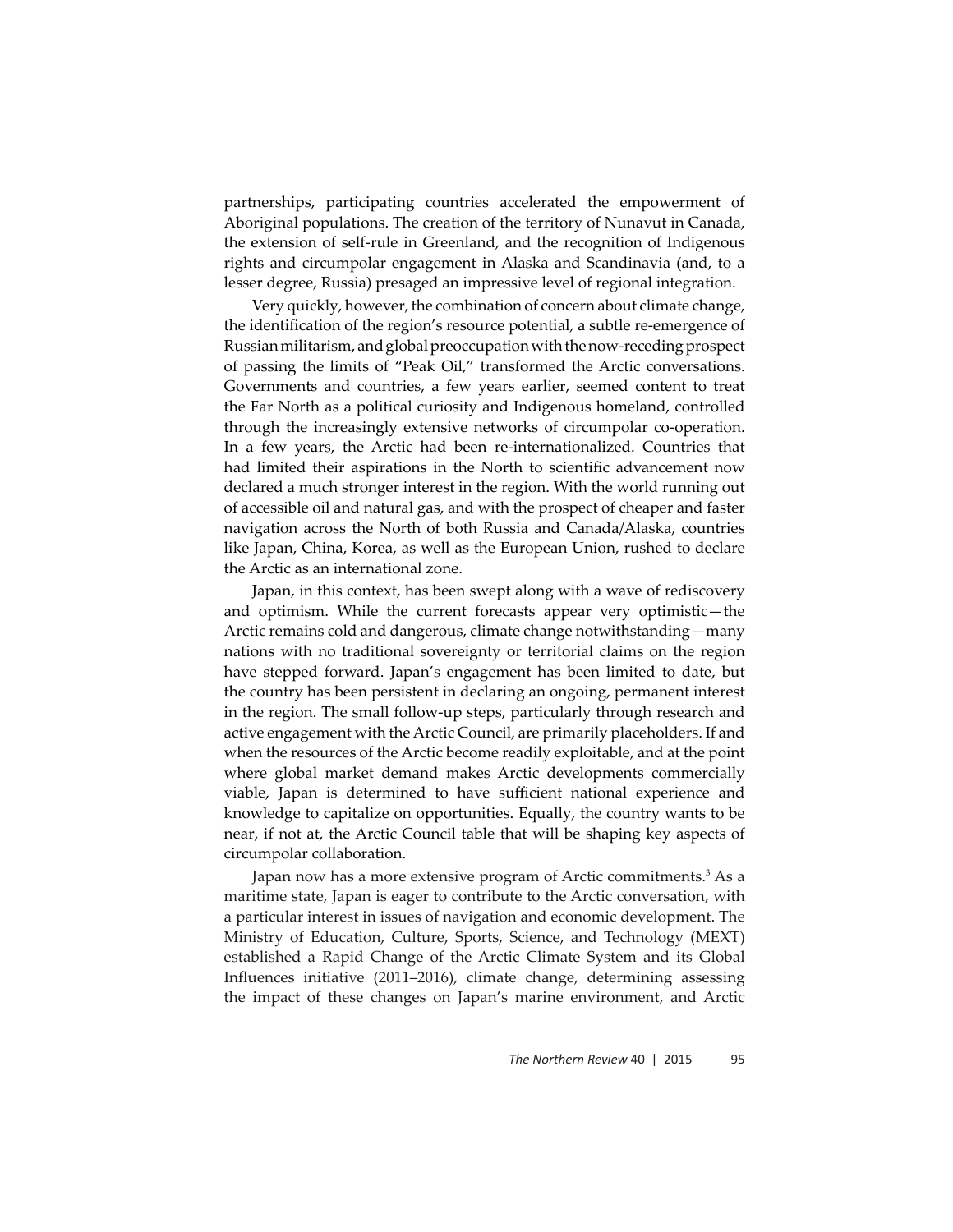navigation.<sup>4</sup> Together with the Arctic Challenge for Sustainability project,<sup>5</sup> this initiative promotes international co-operation and engagement by Japanese scientists and organizations, and is a flagship element in an extensive Japanese commitment to global information sharing and policymaking. Other emerging initiatives including enhancing the National Institute of Polar Research (established in 1963) and the Arctic Environment Research Centre (1990), and additional Arctic-related organizations including such national agencies as the Japan Agency for Marine-Earth Science and Technology (JAMSTEC) and the Japan Aerospace Exploration Agency (JAXA). As Professor Akiko Okamatsu of Hosei University in Tokyo explained, "Japan has highly advanced technology for research and promotes various projects under the leadership of the Japanese government. The data and scientific knowledge resulting from Japanese research will be shared in international forums and contribution to the protection of the Arctic environment and effective use of the Arctic."<sup>6</sup>

In the broader scheme of Japanese affairs, the Arctic is a tiny theatre of operations. There is a temptation at present to inflate things Arctic, leaving the public impression that there are major issues of sovereignty, economic development, and international conflict at play in the region. From Japan's perspective, the country's engagement with Africa and South America is much greater and more practical, and the close watch of Japanese diplomats and business people over South East and South Asia is many times greater than the comparatively casual interest in the Far North. In the rapid globalized world, marked by shifting geopolitical realities and very real concerns about medium and long-term resource availability, it behooves all nations to keep a watching brief on all areas of potential and opportunity.

In this context, Japan's still marginal interest in the Far North speaks to several key twenty-first century realities. The world's wealthiest and resource-short nations understand that sustained prosperity requires access to future supplies of oil, gas, and minerals. This, in turn, necessitates a continuation of global investments and international co-operation. That this vigilance and participation now extends to the largely uninhabited, challenging, and forbidding oceans and islands of the Arctic illustrates the simple truth that the world's leading nations fear the imminent end of easily accessible resources. The global development of shale gas and the sharp decline in demand for gas and oil that started in 2014 resulted in a diminishment of international interest in Arctic affairs. To date, the Government of Japan has approached the Far North carefully, but with occasionally audacious steps like the methane hydrate research project in the Canadian Arctic. While it is unlikely that the Far North holds the key